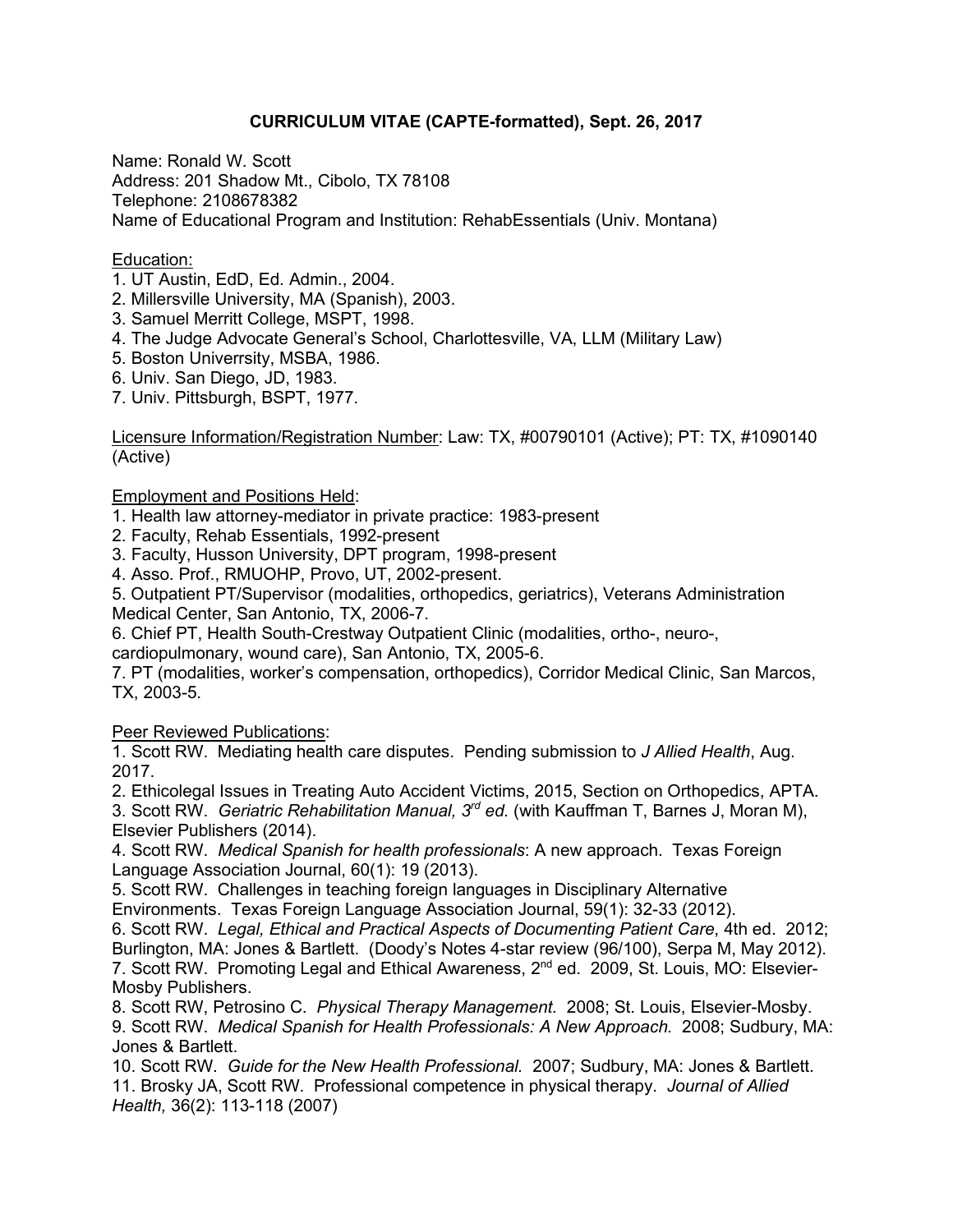12. Scott RW. Physical therapists as consultants to elder law attorneys and clients. *Journal of Elder Law,* 3(3): 11-13 (2003).

13. Scott RW. *Foundations of Physical Therapy.* 2001; NY: McGraw-Hill.

14. Scott RW. *Pro bono* health service delivery to the indigent: Legal and ethical issues. *Top Geriatr Rehabil.* 16(4): 45-49 (2001).

15. Scott RW. Supporting professional development: Understanding the interplay between health law and professional ethics. *Journal of Physical Therapy Education.* 14(3): 17-19 (2000).

Peer Reviewed Scientific and Professional Presentations:

1. Ethical issues in pediatric PT rehab, APTAC, to be presented Nov. 16, 2017.

2. Ethical & Legal Issues Update 2014; The Maze of Healthcare Contractual Covenants: AAOP, Chicago, IL, Mar. 1, 2013;

3. Ethics in PT, TPTA Central District, 2011-2016.

4. Medical Spanish for PTs and PTAs (2 no-cost CEUs). Texas PT Assoc. Central District, Mar. 9, 2010.

5. Medical Spanish: A new approach. Texas Foreign Lang. Assoc. (TLFA) Annual Conference, 10/30/09.

6. Teaching foreign languages in disciplinary alternative environments. TFLA Conference, 3/16/09.

7. Legal and ethical issues in orthotics & prosthetics. AAOP Convention, 3/03.

8. Legal and ethical issues in human genetics. APTA, 6/01.

9. Red light, yellow light, green light behavior in interpersonal relations. Combined Sections Mtg., APTA, 2/01.

# Abstracts:

1. Mediating health care disputes, to be presented at Alamo Area Mediators' Assoc., Feb. 2018.

2. Mediation for O&P Professionals, AOPA, Orlando, FL, Mar. 2013.

## Non-Peer Reviewed Publications:

1. Trock J, Scott RW. See you in court. Advance for PT and Rehab Professionals, 2012 (Mar. 19): 12-14.

2. Bisagni F, Scott RW. Doing good while doing well: Student-led pro bono service delivery in PT. Advance for PT and Rehab Professionals, 2011 (Aug. 22): 16-19.

3. Scott RW. Teaching ethics to young scientists: The most important TEK. *Science Teachers Assoc. Texas Bulletin,* 2009 (Aug.), 16-17.

## Non-Peer Reviewed Presentations:

1. Scott RW. *Mediation: Roles, Responsibilities and Processes*. San Antonio Small Business Administration (AFEB), May 19, 2008.

2. Scott RW. *The Art and Science of Interpersonal Negotiation*. San Antonio Small Business Administration (AFEB), April 28, 2008.

3. Scott RW. Keynote speaker, National Honor Society, Judson ISD, SATX, Mar. 2006.

## Funded Grant Activity:

1. Ron Scott, Pam Stanton, Coprincipals; \$250,000; AHEC Grant: Continuing education, rehab professionals in South Texas; 1994-1996; Source: Texas Higher Ed Coordinating Bd.

## Other Scholarly Products:

1. Editor, *Issues on Aging,* Geriatrics Section, APTA, 1998-2002.

2. Chair, Liability Risk Management Comm. on Occ. Health, APTA, 1998-2001.